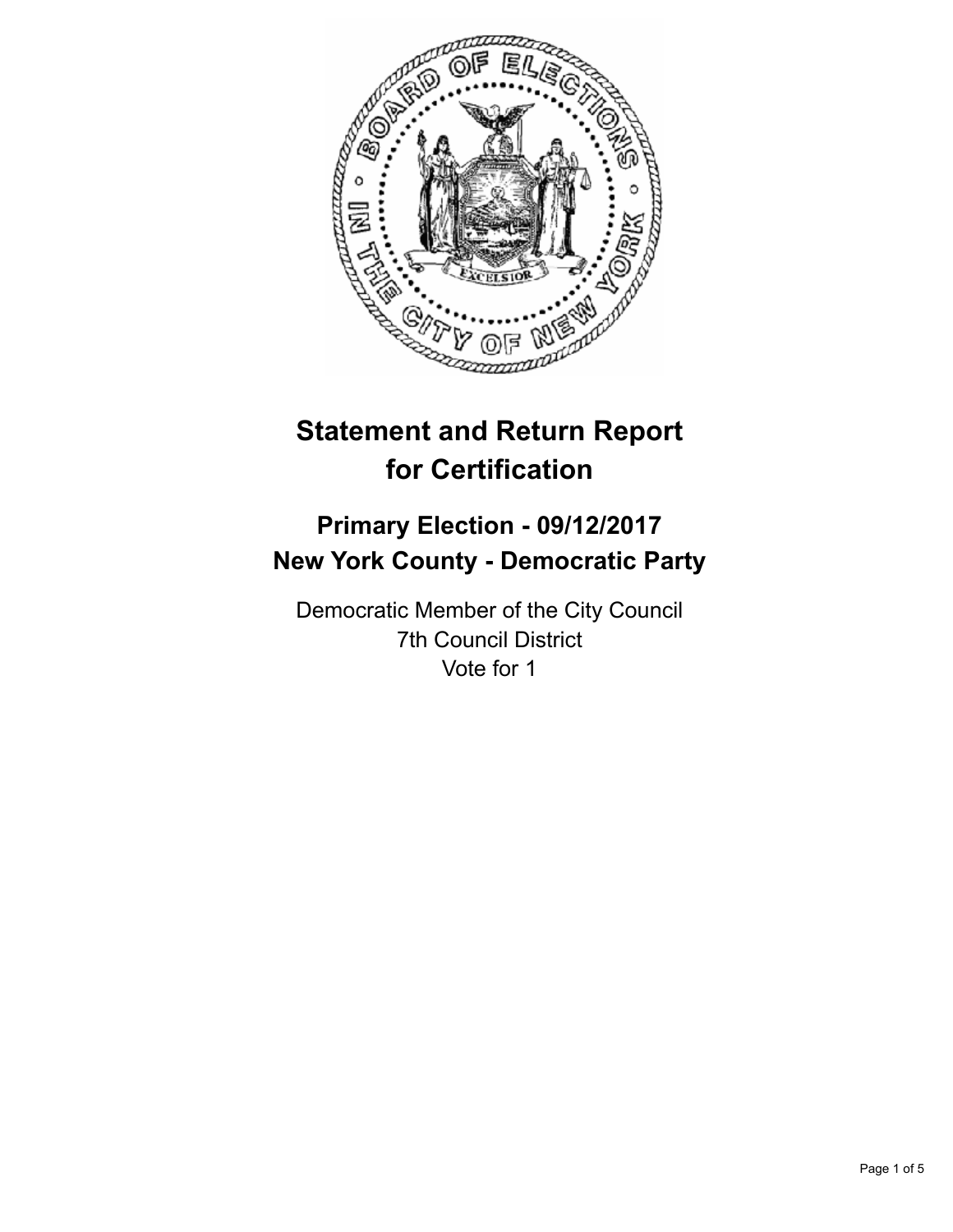

# **Assembly District 69**

| <b>PUBLIC COUNTER</b>                                    | 6,528          |
|----------------------------------------------------------|----------------|
| MANUALLY COUNTED EMERGENCY                               | 0              |
| <b>ABSENTEE / MILITARY</b>                               | 163            |
| <b>AFFIDAVIT</b>                                         | 33             |
| <b>Total Ballots</b>                                     | 6,724          |
| Less - Inapplicable Federal/Special Presidential Ballots | 0              |
| <b>Total Applicable Ballots</b>                          | 6,724          |
| <b>THOMAS LOPEZ-PIERRE</b>                               | 1,137          |
| <b>MARK D. LEVINE</b>                                    | 5,079          |
| ADRIENE BAWLER (WRITE-IN)                                | 1              |
| AL SHARPTON (WRITE-IN)                                   | 1              |
| ANTHONY A. FLETCHER (WRITE-IN)                           | 1              |
| BILL PERKINS (WRITE-IN)                                  | 2              |
| BRIAN BENJAMIN (WRITE-IN)                                | 1              |
| CATHERINE UUSINO (WRITE-IN)                              | 1              |
| DONNA GITTER (WRITE-IN)                                  | 1              |
| ELLEN ABRAMS (WRITE-IN)                                  | 1              |
| FLORINDO TRONCELLITI (WRITE-IN)                          | $\mathbf{1}$   |
| HELEN ROSENTHAL (WRITE-IN)                               | $\overline{7}$ |
| JOYCE JOHNSON (WRITE-IN)                                 | 3              |
| JULIE CLEMONS (WRITE-IN)                                 | 1              |
| KIZZY MASSEY (WRITE-IN)                                  | 1              |
| MARK SEAMAN (WRITE-IN)                                   | 1              |
| MEL WYMORE (WRITE-IN)                                    | 4              |
| MICHELE WALKER (WRITE-IN)                                | 1              |
| PAUL WELLSTONE (WRITE-IN)                                | 1              |
| RUTH RUEINGOR (WRITE-IN)                                 | 1              |
| SAHIL KHERA (WRITE-IN)                                   | 1              |
| TODD VACOURO (WRITE-IN)                                  | 1              |
| UNATTRIBUTABLE WRITE-IN (WRITE-IN)                       | 7              |
| <b>Total Votes</b>                                       | 6,255          |
| Unrecorded                                               | 469            |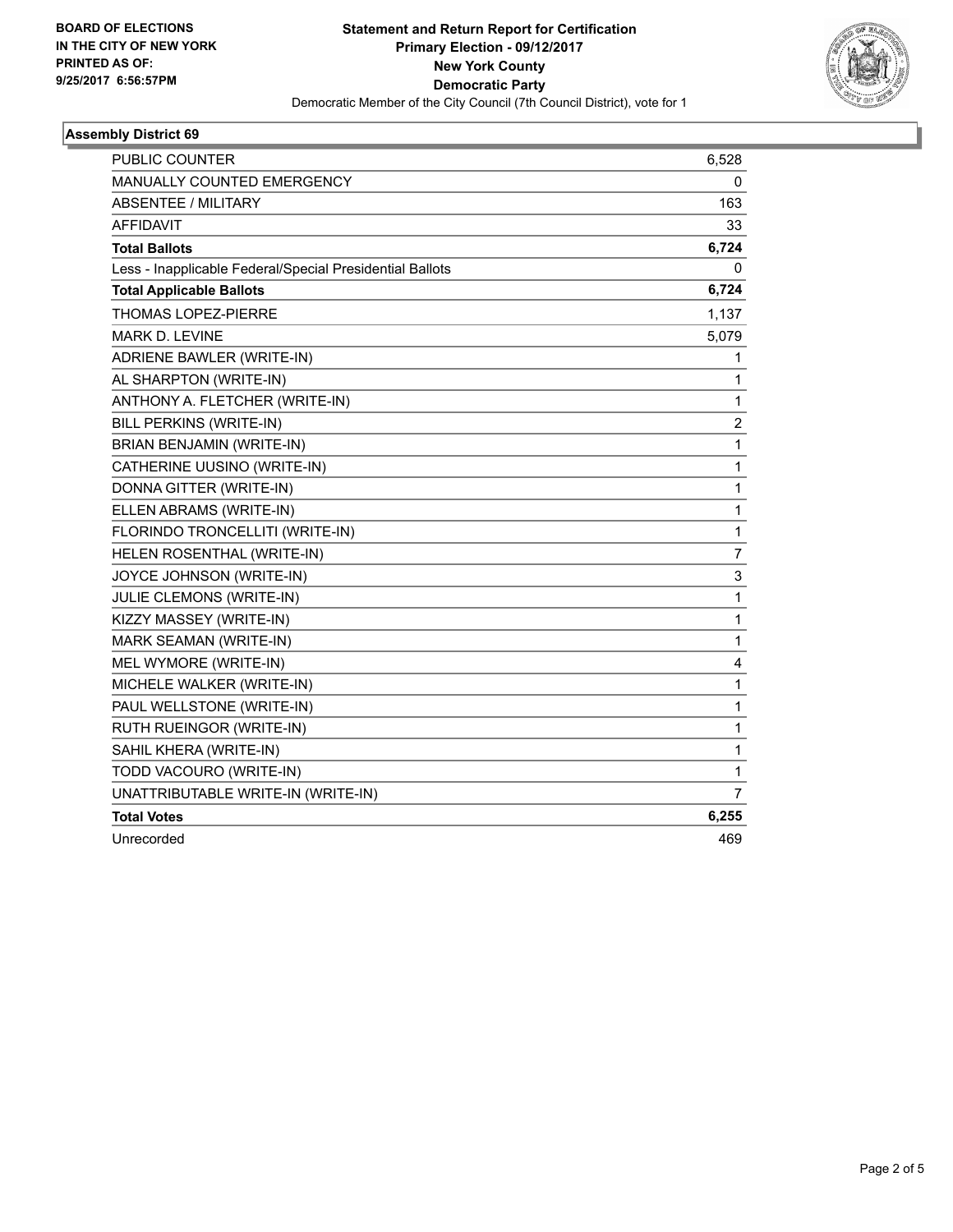

# **Assembly District 70**

| PUBLIC COUNTER                                           | 2,326          |
|----------------------------------------------------------|----------------|
| <b>MANUALLY COUNTED EMERGENCY</b>                        | 0              |
| <b>ABSENTEE / MILITARY</b>                               | 67             |
| <b>AFFIDAVIT</b>                                         | 26             |
| <b>Total Ballots</b>                                     | 2,419          |
| Less - Inapplicable Federal/Special Presidential Ballots | $\Omega$       |
| <b>Total Applicable Ballots</b>                          | 2,419          |
| <b>THOMAS LOPEZ-PIERRE</b>                               | 639            |
| <b>MARK D. LEVINE</b>                                    | 1,370          |
| ALICIA BARKSDALE (WRITE-IN)                              | 3              |
| BILL PERKINS (WRITE-IN)                                  | $\overline{2}$ |
| LUIS TEJADA (WRITE-IN)                                   | 1              |
| NORMA CAMPUSANO (WRITE-IN)                               | 1              |
| UNATTRIBUTABLE WRITE-IN (WRITE-IN)                       | 1              |
| WAYMOND SCULLARK (WRITE-IN)                              | 1              |
| YDANIS RODRIGUEZ (WRITE-IN)                              | 1              |
| <b>Total Votes</b>                                       | 2,019          |
| Unrecorded                                               | 400            |

### **Assembly District 71**

| PUBLIC COUNTER                                           | 4,532 |
|----------------------------------------------------------|-------|
| <b>MANUALLY COUNTED EMERGENCY</b>                        | 0     |
| <b>ABSENTEE / MILITARY</b>                               | 129   |
| <b>AFFIDAVIT</b>                                         | 45    |
| <b>Total Ballots</b>                                     | 4,706 |
| Less - Inapplicable Federal/Special Presidential Ballots | 0     |
| <b>Total Applicable Ballots</b>                          | 4,706 |
| <b>THOMAS LOPEZ-PIERRE</b>                               | 1,403 |
| <b>MARK D. LEVINE</b>                                    | 2,837 |
| AL SHARPTON (WRITE-IN)                                   | 1     |
| DARIUS STUBBS (WRITE-IN)                                 | 1     |
| DELORES DAMAZO (WRITE-IN)                                | 1     |
| FLORINDO TRONCELLITI (WRITE-IN)                          | 1     |
| LUIS TEJADA (WRITE-IN)                                   | 3     |
| MARIA A LUNA (WRITE-IN)                                  | 1     |
| MARVIN HOLLAND (WRITE-IN)                                | 1     |
| MATTHEW GALLAWAY (WRITE-IN)                              | 1     |
| SHAKIA LESSINGTON (WRITE-IN)                             | 1     |
| UNATTRIBUTABLE WRITE-IN (WRITE-IN)                       | 4     |
| UNCOUNTED WRITE-IN PER STATUTE (WRITE-IN)                | 1     |
| WILMA TAMAYE ABREU (WRITE-IN)                            | 1     |
| YDANIS RODREQUEZ (WRITE-IN)                              | 1     |
| YDANIS RODRIQUEZ (WRITE-IN)                              | 5     |
| <b>Total Votes</b>                                       | 4,263 |
| Unrecorded                                               | 443   |
|                                                          |       |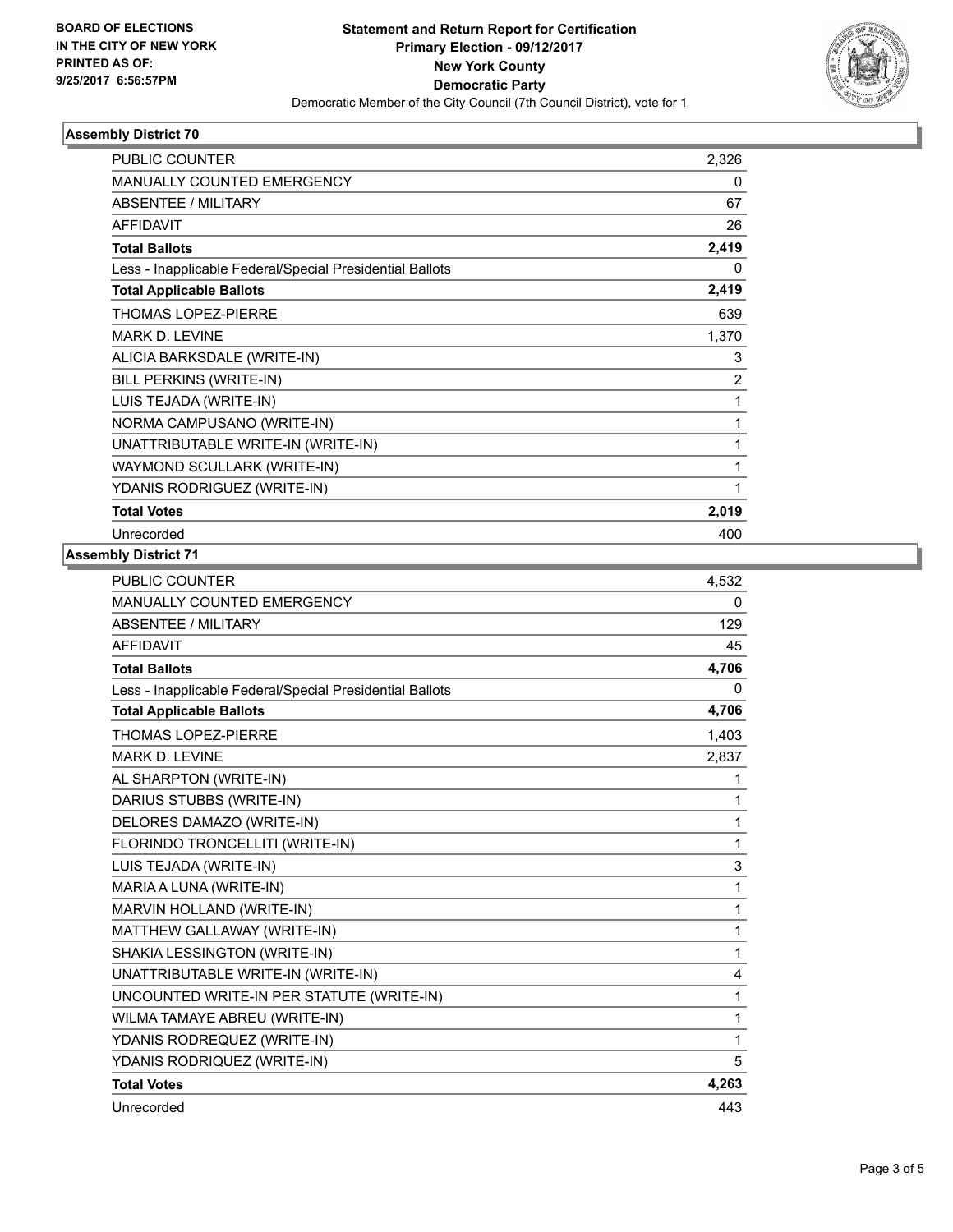

#### **Total for Democratic Member of the City Council (7th Council District) - New York County**

| PUBLIC COUNTER                                           | 13,386 |
|----------------------------------------------------------|--------|
| MANUALLY COUNTED EMERGENCY                               | 0      |
| <b>ABSENTEE / MILITARY</b>                               | 359    |
| AFFIDAVIT                                                | 104    |
| <b>Total Ballots</b>                                     | 13,849 |
| Less - Inapplicable Federal/Special Presidential Ballots | 0      |
| <b>Total Applicable Ballots</b>                          | 13,849 |
| THOMAS LOPEZ-PIERRE                                      | 3,179  |
| <b>MARK D. LEVINE</b>                                    | 9,286  |
| ADRIENE BAWLER (WRITE-IN)                                | 1      |
| AL SHARPTON (WRITE-IN)                                   | 2      |
| ALICIA BARKSDALE (WRITE-IN)                              | 3      |
| ANTHONY A. FLETCHER (WRITE-IN)                           | 1      |
| BILL PERKINS (WRITE-IN)                                  | 4      |
| BRIAN BENJAMIN (WRITE-IN)                                | 1      |
| CATHERINE UUSINO (WRITE-IN)                              | 1      |
| DARIUS STUBBS (WRITE-IN)                                 | 1      |
| DELORES DAMAZO (WRITE-IN)                                | 1      |
| DONNA GITTER (WRITE-IN)                                  | 1      |
| ELLEN ABRAMS (WRITE-IN)                                  | 1      |
| FLORINDO TRONCELLITI (WRITE-IN)                          | 2      |
| HELEN ROSENTHAL (WRITE-IN)                               | 7      |
| JOYCE JOHNSON (WRITE-IN)                                 | 3      |
| JULIE CLEMONS (WRITE-IN)                                 | 1      |
| KIZZY MASSEY (WRITE-IN)                                  | 1      |
| LUIS TEJADA (WRITE-IN)                                   | 4      |
| MARIA A LUNA (WRITE-IN)                                  | 1      |
| MARK SEAMAN (WRITE-IN)                                   | 1      |
| MARVIN HOLLAND (WRITE-IN)                                | 1      |
| MATTHEW GALLAWAY (WRITE-IN)                              | 1      |
| MEL WYMORE (WRITE-IN)                                    | 4      |
| MICHELE WALKER (WRITE-IN)                                | 1      |
| NORMA CAMPUSANO (WRITE-IN)                               | 1      |
| PAUL WELLSTONE (WRITE-IN)                                | 1      |
| RUTH RUEINGOR (WRITE-IN)                                 | 1      |
| SAHIL KHERA (WRITE-IN)                                   | 1      |
| SHAKIA LESSINGTON (WRITE-IN)                             | 1      |
| TODD VACOURO (WRITE-IN)                                  | 1      |
| UNATTRIBUTABLE WRITE-IN (WRITE-IN)                       | 12     |
| UNCOUNTED WRITE-IN PER STATUTE (WRITE-IN)                | 1      |
| WAYMOND SCULLARK (WRITE-IN)                              | 1      |
| WILMA TAMAYE ABREU (WRITE-IN)                            | 1      |
| YDANIS RODREQUEZ (WRITE-IN)                              | 1      |
| YDANIS RODRIGUEZ (WRITE-IN)                              | 1      |
| YDANIS RODRIQUEZ (WRITE-IN)                              | 5      |
| <b>Total Votes</b>                                       | 12,537 |